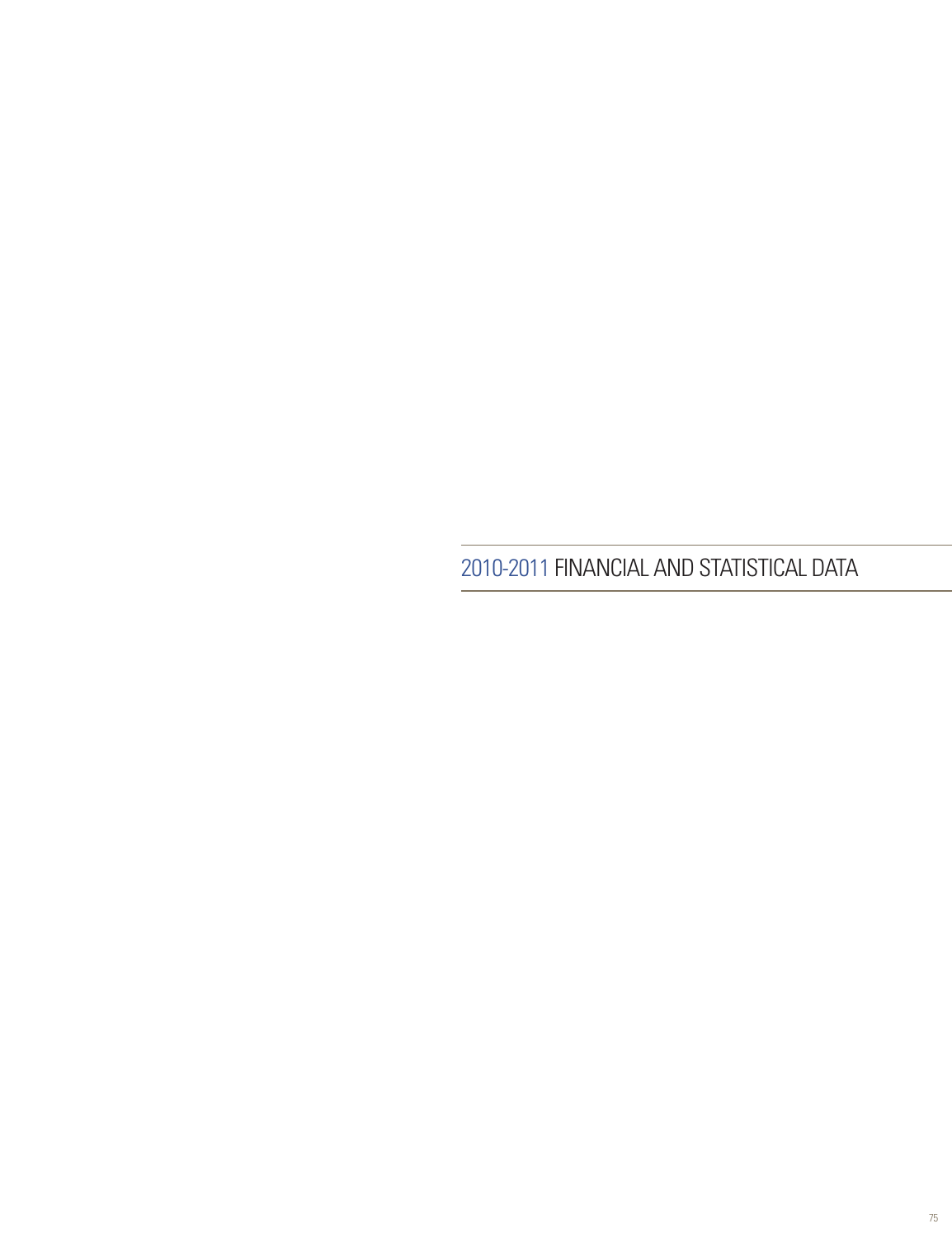| <b>SOURCES OF REVENUE (unaudited)</b>              |                 |                 |                 |                 |                 |
|----------------------------------------------------|-----------------|-----------------|-----------------|-----------------|-----------------|
| Patient revenue                                    | <b>FY 2007</b>  | <b>FY 2008</b>  | <b>FY 2009</b>  | <b>FY 2010</b>  | FY 2011         |
| Gross patient revenue <sup>1</sup>                 | \$3,802,824,613 | \$4,094,053,649 | \$4,692,510,650 | \$5,167,618,550 | \$5,544,009,390 |
| Deductions from gross patient revenue <sup>2</sup> | 1,814,040,101   | 1,935,375,659   | 2,358,290,606   | 2,675,088,480   | 2,813,830,643   |
| Net patient revenue                                | \$1,988,784,512 | \$2,158,677,990 | \$2,334,220,044 | \$2,492,530,070 | \$2,730,178,747 |
|                                                    |                 |                 |                 |                 |                 |
| Restricted grants and contracts,<br>philanthropy   | \$314,378,653   | \$374,765,267   | \$358,610,391   | \$414,066,098   | \$436,638,273   |
| State-appropriated general revenue                 | 160,130,024     | 167,894,635     | 171,265,817     | 179,818,473     | 168,730,376     |
| Auxiliary income <sup>3</sup>                      | 25,319,457      | 26,514,386      | 29,797,216      | 30,700,522      | 33,232,458      |
| Other income <sup>4</sup>                          | 29,369,564      | 38,374,559      | 43,731,386      | 46,491,784      | 52,954,731      |
| Investment and other non-operating<br>income       | 161,853,840     | (11,018,492)    | (126, 798, 902) | 167,062,773     | 239,483,083     |
| <b>TOTAL SOURCES OF REVENUE</b>                    | \$2,679,836,050 | \$2,755,208,345 | \$2,810,825,952 | \$3,304,837,222 | \$3,661,217,668 |



 *1 Includes inpatient, outpatient and professional services.* 

*2 Amounts discounted from established rates as a result of agreements with third-party payors, including Medicare, Medicaid and insurance companies. Also includes deductions associated with indigent care and bad debt.* 

*3 Funds received from parking fees, valet services, dining facilities, hotel charges, gift shop sales and vending machine sales.* 

*4 Includes tuition and student fees, Children's Art Project sales, management fees and other sources.*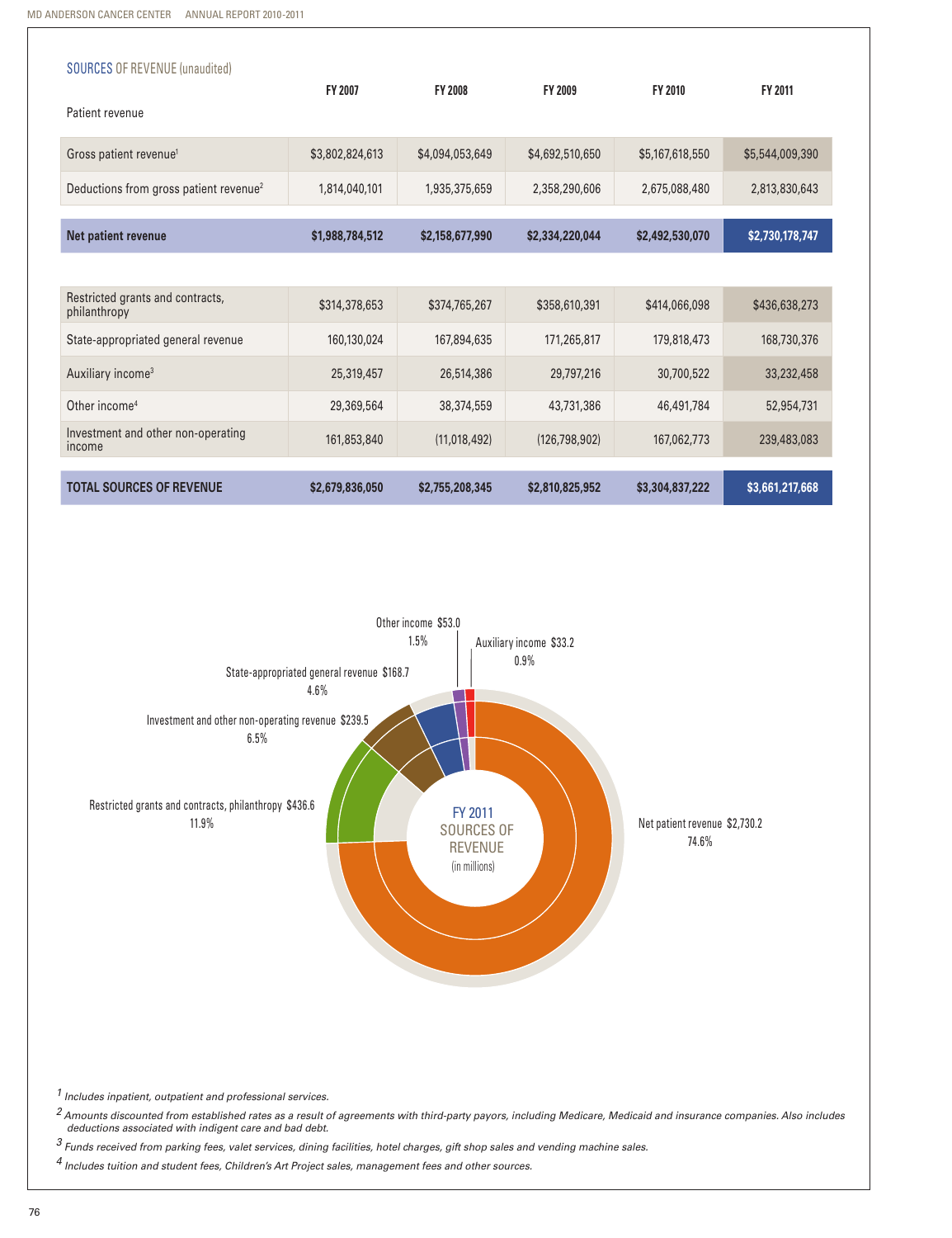

|                                                            | <b>FY 2007</b>  | <b>FY 2008</b>  | <b>FY 2009</b>  | <b>FY 2010</b>  | <b>FY 2011</b>  |
|------------------------------------------------------------|-----------------|-----------------|-----------------|-----------------|-----------------|
| Research                                                   | \$374,619,643   | \$414,772,468   | \$431,058,983   | \$463,104,671   | \$520,582,209   |
| Instruction, academic support and<br>public service        | 138,970,358     | 146,620,811     | 152,175,328     | 147,158,551     | 153,409,591     |
| Patient care                                               | 1,323,426,531   | 1,435,254,577   | 1,512,759,959   | 1,579,735,295   | 1,704,851,239   |
| Facilities and depreciation                                | 345,418,403     | 400,706,162     | 424,817,880     | 400,068,414     | 427,461,242     |
| Institutional support, auxiliary and<br>other <sup>1</sup> | 187,197,744     | 203,649,311     | 230,471,382     | 226,601,396     | 248,601,648     |
| Allocation to capital plan <sup>2</sup>                    | 310,203,371     | 154,205,016     | 59,542,420      | 488,168,895     | 606,311,739     |
|                                                            |                 |                 |                 |                 |                 |
| <b>TOTAL USES OF REVENUE</b>                               | \$2,679,836,050 | \$2,755,208,345 | \$2,810,825,952 | \$3,304,837,222 | \$3,661,217,668 |

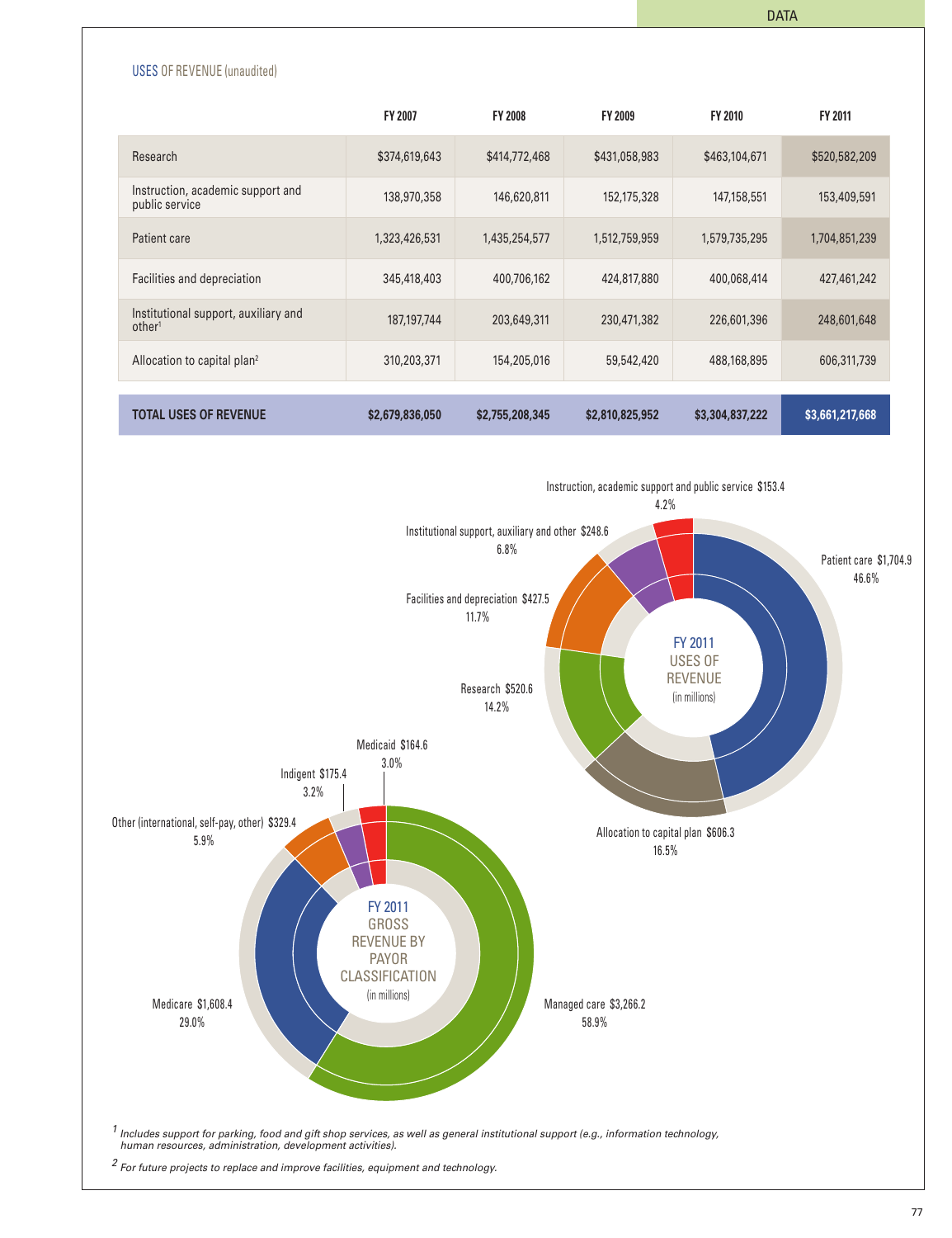| <b>CLINICAL PROFILE</b>                             |           |           |            |            |            |
|-----------------------------------------------------|-----------|-----------|------------|------------|------------|
|                                                     | FY 2007   | FY 2008   | FY 2009    | FY 2010    | FY 2011    |
| Hospital admissions                                 | 22,257    | 22,194    | 23,277     | 23,995     | 25,230     |
| Patient days                                        | 163,007   | 167,451   | 174,740    | 178,651    | 180,354    |
| Average daily census                                | 452       | 464       | 486        | 498        | 504        |
| Average length of stay                              | 7.3       | 7.5       | 7.5        | 7.4        | 7.1        |
| Average number of operating beds                    | 512       | 510       | 507        | 546        | 594        |
| Outpatient clinic visits, treatments,<br>procedures | 922,985   | 965,248   | 1,055,092  | 1,132,338  | 1,190,568  |
| Pathology/laboratory medicine<br>procedures         | 8,651,960 | 9,221,298 | 10,112,244 | 10,754,560 | 10,937,213 |
| Diagnostic imaging procedures                       | 447,497   | 479,476   | 519,150    | 538,514    | 515,999    |
| <b>Surgery hours</b>                                | 55,181    | 57,308    | 62,587     | 61,873     | 63,230     |
| Total active clinical protocols                     | 1,064     | 1,108     | 1,073      | 1,009      | 1,048      |

FY 2011WORKFORCE



#### FY 2011 Uncompensated Care



*\*This figure includes unreimbursed costs of care for patients who either have no insurance or are underinsured, or whose care was not fully covered by governmentsponsored health programs.*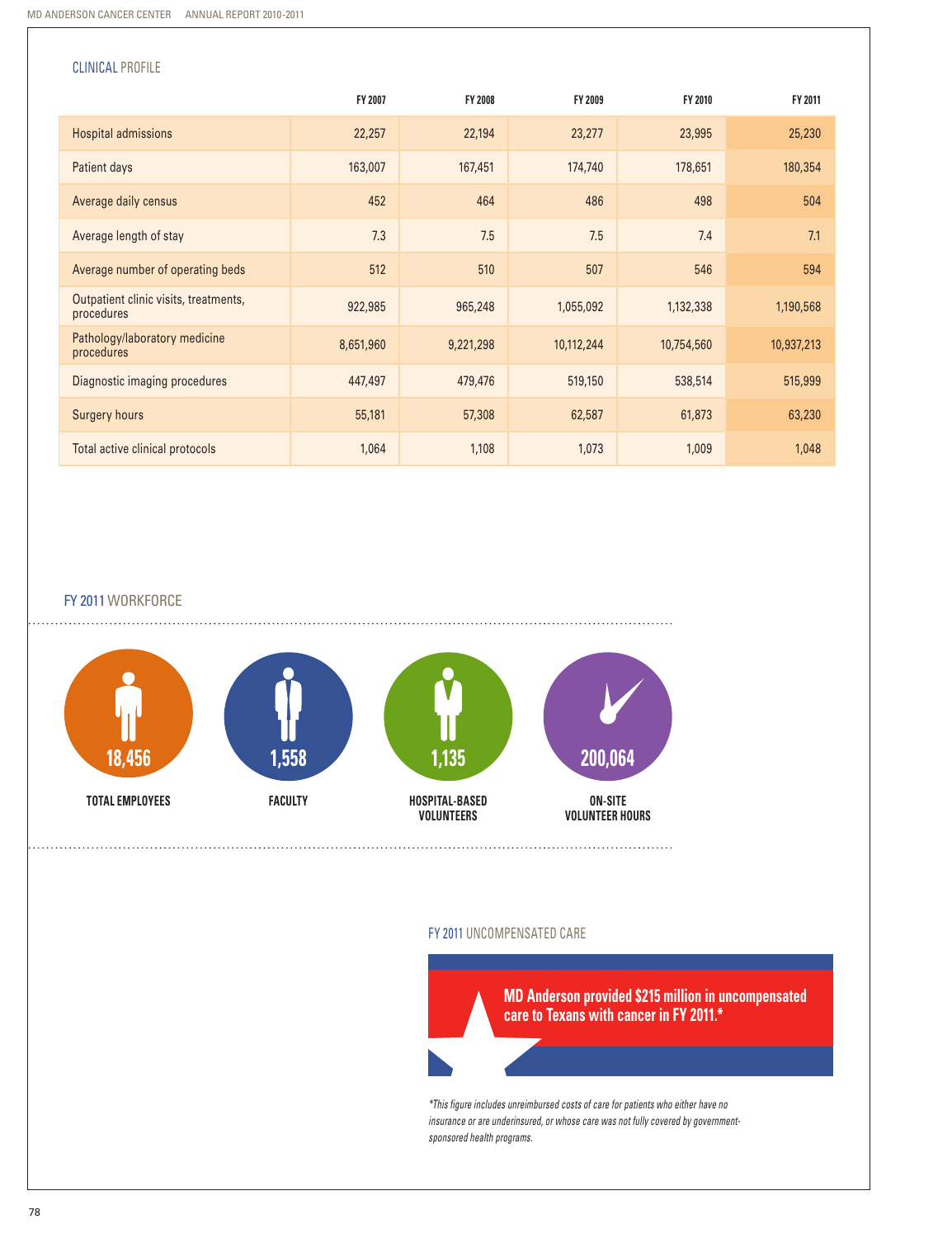\$340.9

# FY 2011 TOTAL PHILANTHROPIC GIFT SUPPORT BY TYPE

| <b>Cash gifts</b>  | <b>Amount</b> |
|--------------------|---------------|
| Corporations       | \$5,882,616   |
| <b>Foundations</b> | 21,581,674    |
| Individuals        | 34,401,617    |
| Organizations      | 1,682,902     |
| Trusts and estates | 24,904,118    |
| <b>Subtotal</b>    | \$88,452,925  |

### **Pledge gifts1**

| Corporations                    | \$1,613,750   |
|---------------------------------|---------------|
| <b>Foundations</b>              | 25,823,247    |
| Individuals                     | 32,263,616    |
| Organizations                   | 4,810,272     |
| Trusts and estates <sup>2</sup> | 47,031,295    |
| <b>Subtotal</b>                 | \$111,542,180 |

#### **Gifts-in-kind**

| Corporations       | \$568,551     |
|--------------------|---------------|
| <b>Foundations</b> | 10            |
| Individuals        | 142,770       |
| Organizations      | 1,334         |
| <b>Subtotal</b>    | \$712,665     |
|                    |               |
| <b>Total</b>       | \$200,707,771 |



### TOTAL DOLLAR GIFT AMOUNT (in millions)

*1Received \$150 million transformational grant in FY 2010.*

*1 Pledge gifts are not reported here at net present value.*

*2 Discounted value of trusts and estates, including all planned gifts, is \$50,537,134.99.*



79

Research<sup>1</sup> \$177.1 88.2%